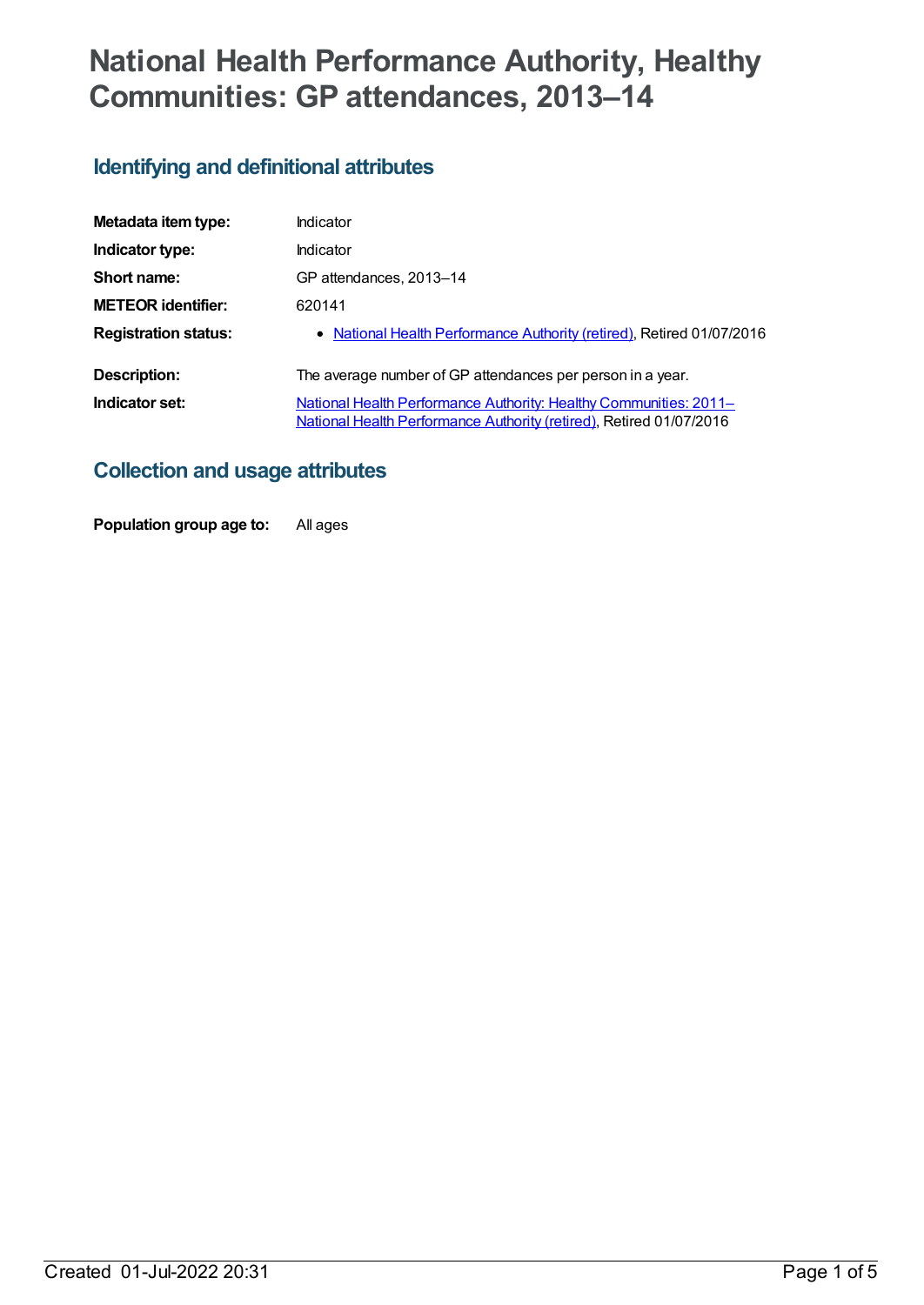| <b>Computation description:</b> | GP attendances are Medicare benefit-funded patient/doctor encounters, such as<br>visits and consultations, for which the patient has not been referred by another<br>doctor. GP attendances exclude services provided by practice nurses and<br>Aboriginal and Torres Strait Islander health practitioners on a GP's behalf.                                                                                                                                                                                                                                                                                                                                                                                                                                                                                                           |
|---------------------------------|----------------------------------------------------------------------------------------------------------------------------------------------------------------------------------------------------------------------------------------------------------------------------------------------------------------------------------------------------------------------------------------------------------------------------------------------------------------------------------------------------------------------------------------------------------------------------------------------------------------------------------------------------------------------------------------------------------------------------------------------------------------------------------------------------------------------------------------|
|                                 | In terms of 'Broad Type of Service' Groups, GP attendances comprise all items in<br>Broad Type of Service Group 'A' - GP/VRGP non-referred attendances, 'M' -<br>Enhanced Primary Care and 'B' Non-referred other attendances as published in<br>official MBS statistics by the Department of Human Services and the Department<br>of Health.                                                                                                                                                                                                                                                                                                                                                                                                                                                                                          |
|                                 | Rates are directly age-standardised to the 2001 Australian population. In<br>undertaking age standardisation of MBS data, the age of each person was<br>determined from the last MBS service of any type, processed by the Department of<br>Human Services in 2013-14. All MBS services for each individual processed in<br>2013-14, were attributed this age. For MBS data, Primary Health Network (PHN)<br>and SA3 were derived from the enrolment postcode for each person from the last<br>MBS service of any type, processed by the Department of Human Services in<br>2013-14. All MBS services for each individual processed in 2013-14 were<br>attributed to this postcode. MBS postcode level data were allocated to PHN and<br>SA3 regions using concordance files provided by the Australian Bureau of<br>Statistics (ABS). |
|                                 | SA3 level data for 2013-14 are not directly comparable to previous years due to a<br>change in method for allocating post-office box (PO box) addresses to SA3<br>geographies. The change in method means that data for people with a PO box<br>postcode recorded as their residential address may be included in SA3 totals.                                                                                                                                                                                                                                                                                                                                                                                                                                                                                                          |
|                                 | Individual SA3 level data has been provided for the Northern Territory for 2013-14.<br>Previously, this data was provided at the state level only.                                                                                                                                                                                                                                                                                                                                                                                                                                                                                                                                                                                                                                                                                     |
|                                 | Numerator data - Medicare (MBS) data provided by the Department of Health for<br>the financial year of processing, 2013-14.                                                                                                                                                                                                                                                                                                                                                                                                                                                                                                                                                                                                                                                                                                            |
|                                 | Denominator data – Estimated Resident Population at 30 June 2013 provided by<br>ABS.                                                                                                                                                                                                                                                                                                                                                                                                                                                                                                                                                                                                                                                                                                                                                   |
|                                 | Presented as average per person.                                                                                                                                                                                                                                                                                                                                                                                                                                                                                                                                                                                                                                                                                                                                                                                                       |
|                                 | Before MBS data are published by NHPA all confidential data cells are<br>suppressed.                                                                                                                                                                                                                                                                                                                                                                                                                                                                                                                                                                                                                                                                                                                                                   |
|                                 | The current definition of confidential data is as follows:                                                                                                                                                                                                                                                                                                                                                                                                                                                                                                                                                                                                                                                                                                                                                                             |
|                                 | • For number of MBS services:<br>∘ if number of services is less than 6 or<br>• if number of services is equal to or greater than 6 but<br>• one provider provides more than 85% of services or two<br>providers provide more than 90% of services or<br>• one patient receives more than 85% of services or two patients<br>receive more than 90% of services<br>• If data for number of services is confidential, corresponding data on other<br>measures such as MBS benefit paid is also regarded as confidential.                                                                                                                                                                                                                                                                                                                 |
| <b>Computation:</b>             | (Numerator + Denominator)                                                                                                                                                                                                                                                                                                                                                                                                                                                                                                                                                                                                                                                                                                                                                                                                              |
|                                 | <b>GP</b> attendances                                                                                                                                                                                                                                                                                                                                                                                                                                                                                                                                                                                                                                                                                                                                                                                                                  |
|                                 | GP attendances, age standardised                                                                                                                                                                                                                                                                                                                                                                                                                                                                                                                                                                                                                                                                                                                                                                                                       |
|                                 | For more information about age-standardisation, please see:                                                                                                                                                                                                                                                                                                                                                                                                                                                                                                                                                                                                                                                                                                                                                                            |
|                                 | /content/index.phtml/itemId/327276                                                                                                                                                                                                                                                                                                                                                                                                                                                                                                                                                                                                                                                                                                                                                                                                     |
| Numerator:                      | Number of non-referred (GP) attendances claimed through the Medicare Benefits<br>Schedule (MBS)                                                                                                                                                                                                                                                                                                                                                                                                                                                                                                                                                                                                                                                                                                                                        |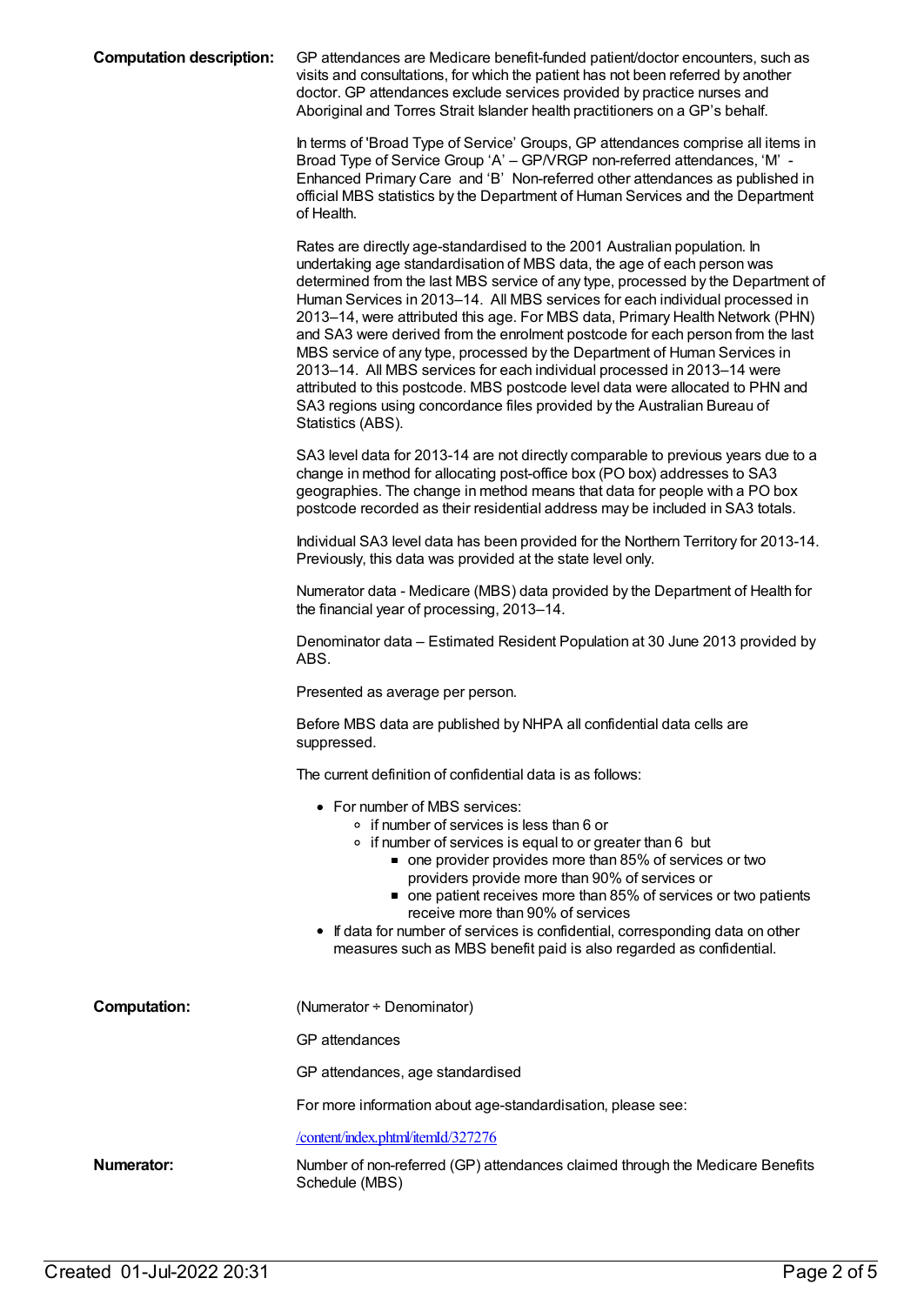[Person—age,](https://meteor.aihw.gov.au/content/303794) total years N[NN]

**Data Source**

[Medicare](https://meteor.aihw.gov.au/content/394305) (MBS) data

**Guide for use**

Data source type: Administrative by-product data

#### **Data Element / Data Set**

[Address—Australian](https://meteor.aihw.gov.au/content/429894) postcode, Australian postcode code (Postcode datafile) {NNNN}

**Data Source**

[Medicare](https://meteor.aihw.gov.au/content/394305) (MBS) data

**Guide for use**

Data source type: Administrative by-product data

#### **Data Element / Data Set**

[Person—General](https://meteor.aihw.gov.au/content/554986) Practitioner MBS health assessment indicator, yes/no code N

**Data Source**

[Medicare](https://meteor.aihw.gov.au/content/394305) (MBS) data

**Guide for use**

Data source type: Administrative by-product data A count of Yes's is used in the numerator.

| Denominator:                  | Total population                                                        |
|-------------------------------|-------------------------------------------------------------------------|
| Denominator data<br>elements: | <b>Data Element / Data Set-</b>                                         |
|                               | Person—estimated resident population of Australia, total people N[N(7)] |
|                               | Data Source                                                             |
|                               | <b>ABS Estimated resident population (total population)</b>             |
|                               | Guide for use                                                           |
|                               | Data source type: Census based plus administrative by-product data      |

**Disaggregation:** By Primary Health Network areas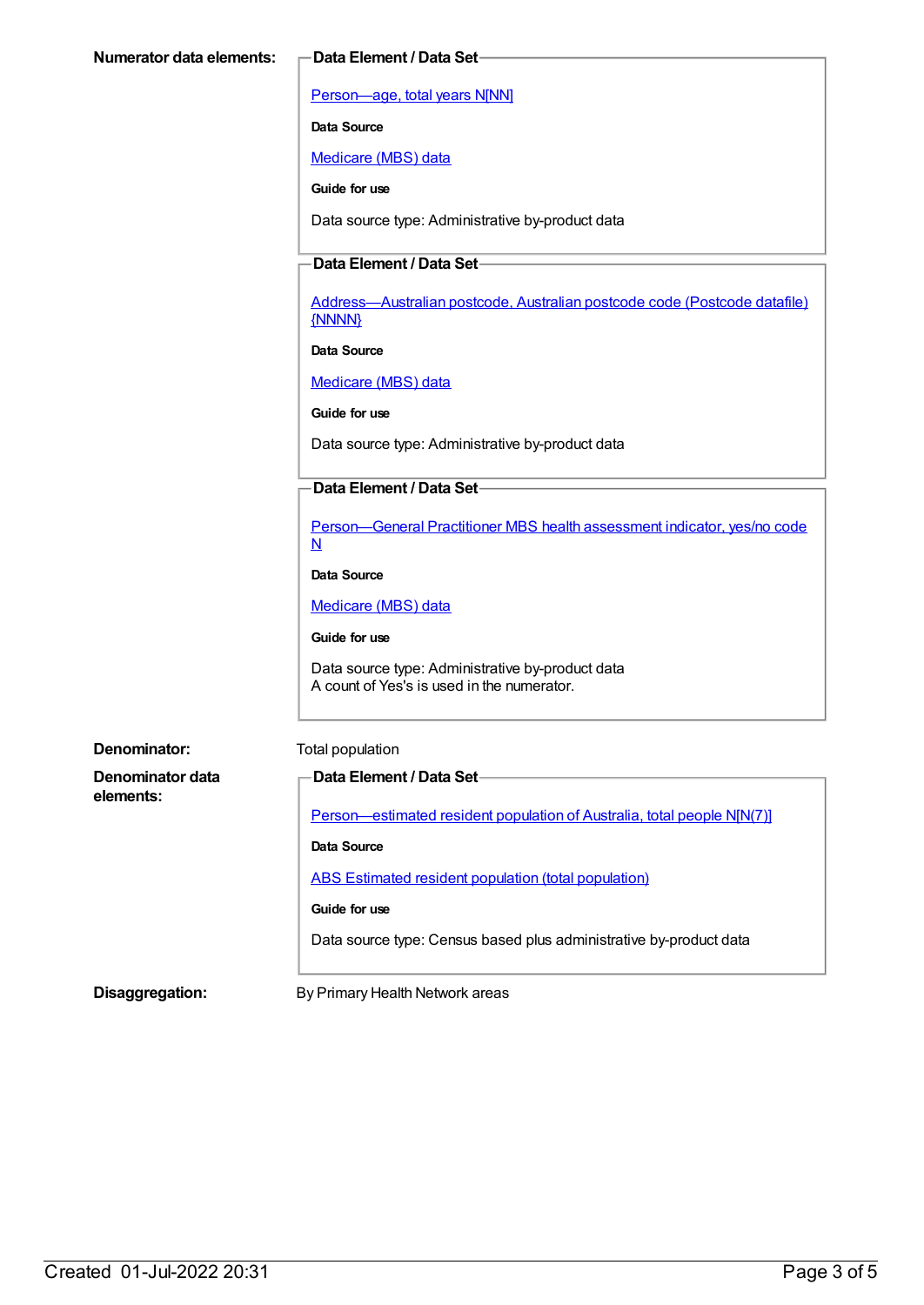#### **Disaggregation data elements:**

#### **Data Element / Data Set**

[Address—statistical](https://meteor.aihw.gov.au/content/457293) area, level 3 (SA3) code (ASGS 2011) NNNNN

**Data Source**

ABS 2011 Census of [Population](https://meteor.aihw.gov.au/content/481876) and Housing

**Guide for use**

#### **Data Element / Data Set**

Administrative health [region—Primary](https://meteor.aihw.gov.au/content/611088) Health Network identifier, code **AAANNN** 

#### **Comments:**

### **Representational attributes**

| <b>Representation class:</b> | Mean (average) |
|------------------------------|----------------|
| Data type:                   | Real           |
| Unit of measure:             | Person         |
| Format:                      | <b>NNNN N</b>  |
|                              |                |

## **Indicator conceptual framework**

| Framework and | <b>PAF-Equity of access</b> |
|---------------|-----------------------------|
| dimensions:   |                             |

#### **Data source attributes**